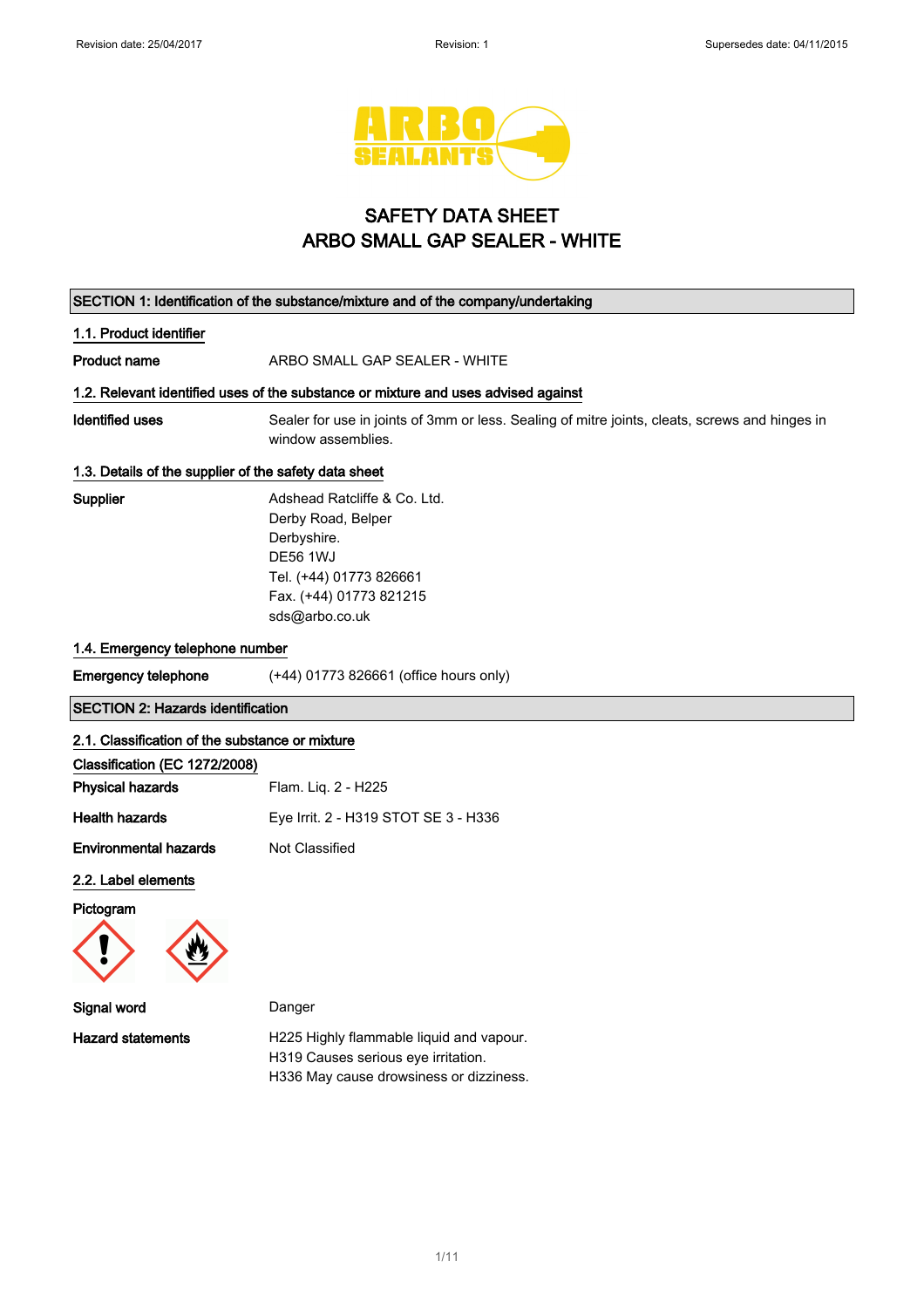| <b>Precautionary statements</b>                                                         | P210 Keep away from heat, hot surfaces, sparks, open flames and other ignition sources. No<br>smoking.<br>P261 Avoid breathing vapours.<br>P280 Wear eye protection.<br>P337+P313 If eye irritation persists: Get medical advice/ attention.<br>P403+P233 Store in a well-ventilated place. Keep container tightly closed.<br>P501 Dispose of contents/ container in accordance with national regulations. |          |
|-----------------------------------------------------------------------------------------|------------------------------------------------------------------------------------------------------------------------------------------------------------------------------------------------------------------------------------------------------------------------------------------------------------------------------------------------------------------------------------------------------------|----------|
| Contains                                                                                | BUTANONE, ACETONE, ETHYL ACETATE, BUTYL ACETATE -norm                                                                                                                                                                                                                                                                                                                                                      |          |
| 2.3. Other hazards                                                                      |                                                                                                                                                                                                                                                                                                                                                                                                            |          |
| SECTION 3: Composition/information on ingredients                                       |                                                                                                                                                                                                                                                                                                                                                                                                            |          |
| 3.2. Mixtures                                                                           |                                                                                                                                                                                                                                                                                                                                                                                                            |          |
| <b>BUTANONE</b>                                                                         |                                                                                                                                                                                                                                                                                                                                                                                                            | 10-30%   |
| CAS number: 78-93-3                                                                     | EC number: 201-159-0                                                                                                                                                                                                                                                                                                                                                                                       |          |
| Classification<br>Flam. Liq. 2 - H225<br>Eye Irrit. 2 - H319<br><b>STOT SE 3 - H336</b> |                                                                                                                                                                                                                                                                                                                                                                                                            |          |
| <b>ACETONE</b>                                                                          |                                                                                                                                                                                                                                                                                                                                                                                                            | 5-10%    |
| CAS number: 67-64-1                                                                     | EC number: 200-662-2                                                                                                                                                                                                                                                                                                                                                                                       |          |
| Classification<br>Flam. Liq. 2 - H225<br>Eye Irrit. 2 - H319<br>STOT SE 3 - H336        |                                                                                                                                                                                                                                                                                                                                                                                                            |          |
| <b>ETHYL ACETATE</b>                                                                    |                                                                                                                                                                                                                                                                                                                                                                                                            | 5-10%    |
| CAS number: 141-78-6                                                                    | EC number: 205-500-4                                                                                                                                                                                                                                                                                                                                                                                       |          |
| Classification<br>Flam. Liq. 2 - H225<br>Eye Irrit. 2 - H319<br>STOT SE 3 - H336        |                                                                                                                                                                                                                                                                                                                                                                                                            |          |
| <b>BUTYL ACETATE -norm</b><br>CAS number: 123-86-4                                      | EC number: 204-658-1                                                                                                                                                                                                                                                                                                                                                                                       | $1 - 5%$ |
| Classification<br>Flam. Liq. 3 - H226<br>STOT SE 3 - H336                               |                                                                                                                                                                                                                                                                                                                                                                                                            |          |
| <b>Composition comments</b>                                                             | The full text for all hazard statements is displayed in Section 16.<br>Acrylic resin, and vinyl resin, with auxiliaries. in solvent mixture.                                                                                                                                                                                                                                                               |          |

SECTION 4: First aid measures

### 4.1. Description of first aid measures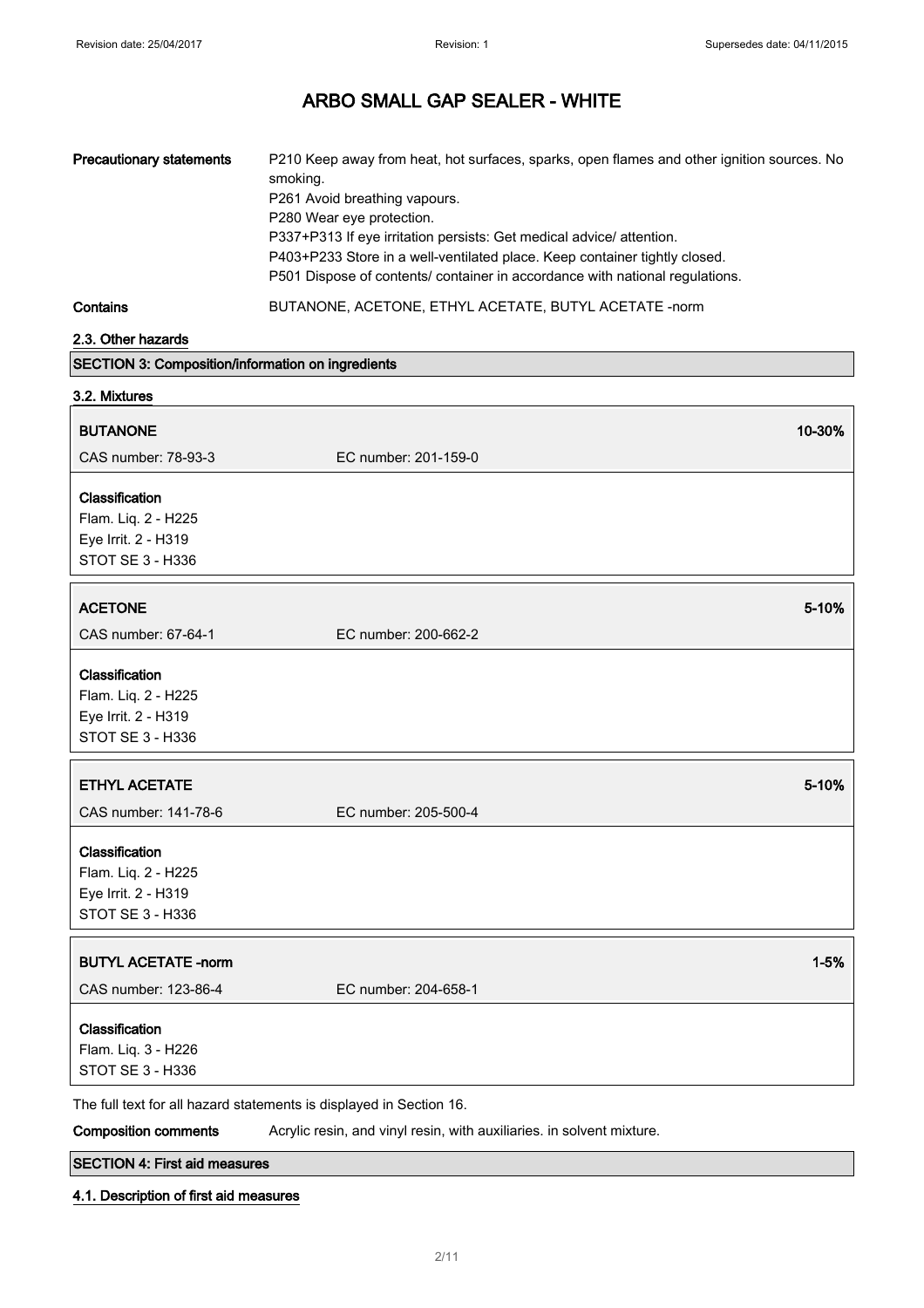$\overline{\phantom{a}}$ 

# ARBO SMALL GAP SEALER - WHITE

| <b>General information</b>                                 | In all cases of doubt, or if symptoms persist, seek medical attention. Never give anything by<br>mouth to an unconscious person.                                                                                                                                                                                                                                                                                                       |  |
|------------------------------------------------------------|----------------------------------------------------------------------------------------------------------------------------------------------------------------------------------------------------------------------------------------------------------------------------------------------------------------------------------------------------------------------------------------------------------------------------------------|--|
| Inhalation                                                 | Move affected person to fresh air at once. Get medical attention if any discomfort continues.                                                                                                                                                                                                                                                                                                                                          |  |
| Ingestion                                                  | Rinse mouth thoroughly with water. Give a few small glasses of water or milk to drink. Stop if<br>the affected person feels sick as vomiting may be dangerous. Get medical attention if any<br>discomfort continues or if large amounts have been ingested.                                                                                                                                                                            |  |
| Skin contact                                               | Wipe off excess material with cloth or paper. Use resin removing cream. Wash skin<br>thoroughly with soap and water. Get medical attention if any discomfort continues.                                                                                                                                                                                                                                                                |  |
| Eye contact                                                | Rinse immediately with plenty of water. Remove any contact lenses and open eyelids wide<br>apart. Continue to rinse for at least 15 minutes. Get medical attention if any discomfort<br>continues.                                                                                                                                                                                                                                     |  |
|                                                            | 4.2. Most important symptoms and effects, both acute and delayed                                                                                                                                                                                                                                                                                                                                                                       |  |
| <b>Inhalation</b>                                          | Vapours may cause drowsiness and dizziness. Irritation of nose, throat and airway.                                                                                                                                                                                                                                                                                                                                                     |  |
| Ingestion                                                  | May cause discomfort if swallowed. May cause stomach pain or vomiting.                                                                                                                                                                                                                                                                                                                                                                 |  |
| <b>Skin contact</b>                                        | Prolonged contact may cause redness, irritation and dry skin.                                                                                                                                                                                                                                                                                                                                                                          |  |
| Eye contact                                                | Irritation of eyes and mucous membranes.                                                                                                                                                                                                                                                                                                                                                                                               |  |
|                                                            | 4.3. Indication of any immediate medical attention and special treatment needed                                                                                                                                                                                                                                                                                                                                                        |  |
| Notes for the doctor                                       | Treat symptomatically.                                                                                                                                                                                                                                                                                                                                                                                                                 |  |
| <b>SECTION 5: Firefighting measures</b>                    |                                                                                                                                                                                                                                                                                                                                                                                                                                        |  |
| 5.1. Extinguishing media                                   |                                                                                                                                                                                                                                                                                                                                                                                                                                        |  |
| Suitable extinguishing media                               | Extinguish with alcohol-resistant foam, carbon dioxide or dry powder. Water spray, fog or mist.                                                                                                                                                                                                                                                                                                                                        |  |
| Unsuitable extinguishing<br>media                          | Do not use water jet as an extinguisher, as this will spread the fire.                                                                                                                                                                                                                                                                                                                                                                 |  |
| 5.2. Special hazards arising from the substance or mixture |                                                                                                                                                                                                                                                                                                                                                                                                                                        |  |
| Specific hazards                                           | Solvent vapours may form explosive mixtures with air. In case of fire, toxic gases may be<br>formed.                                                                                                                                                                                                                                                                                                                                   |  |
| <b>Hazardous combustion</b><br>products                    | Thermal decomposition or combustion may liberate carbon oxides and other toxic gases or<br>vapours. Oxides of carbon.                                                                                                                                                                                                                                                                                                                  |  |
| 5.3. Advice for firefighters                               |                                                                                                                                                                                                                                                                                                                                                                                                                                        |  |
| Protective actions during<br>firefighting                  | Keep up-wind to avoid fumes. Fight fire from safe distance or protected location. Move<br>containers from fire area if it can be done without risk. Be aware of danger of explosion. Cool<br>containers exposed to flames with water until well after the fire is out. Control run-off water by<br>containing and keeping it out of sewers and watercourses. Do not use water jet as an<br>extinguisher, as this will spread the fire. |  |
| Special protective equipment<br>for firefighters           | Wear positive-pressure self-contained breathing apparatus (SCBA) and appropriate protective<br>clothing.                                                                                                                                                                                                                                                                                                                               |  |
| <b>SECTION 6: Accidental release measures</b>              |                                                                                                                                                                                                                                                                                                                                                                                                                                        |  |

# 6.1. Personal precautions, protective equipment and emergency procedures

Personal precautions Wear appropriate protective clothing. Avoid inhalation of vapours and contact with skin and eyes. Eliminate all sources of ignition. Take precautionary measures against static discharges.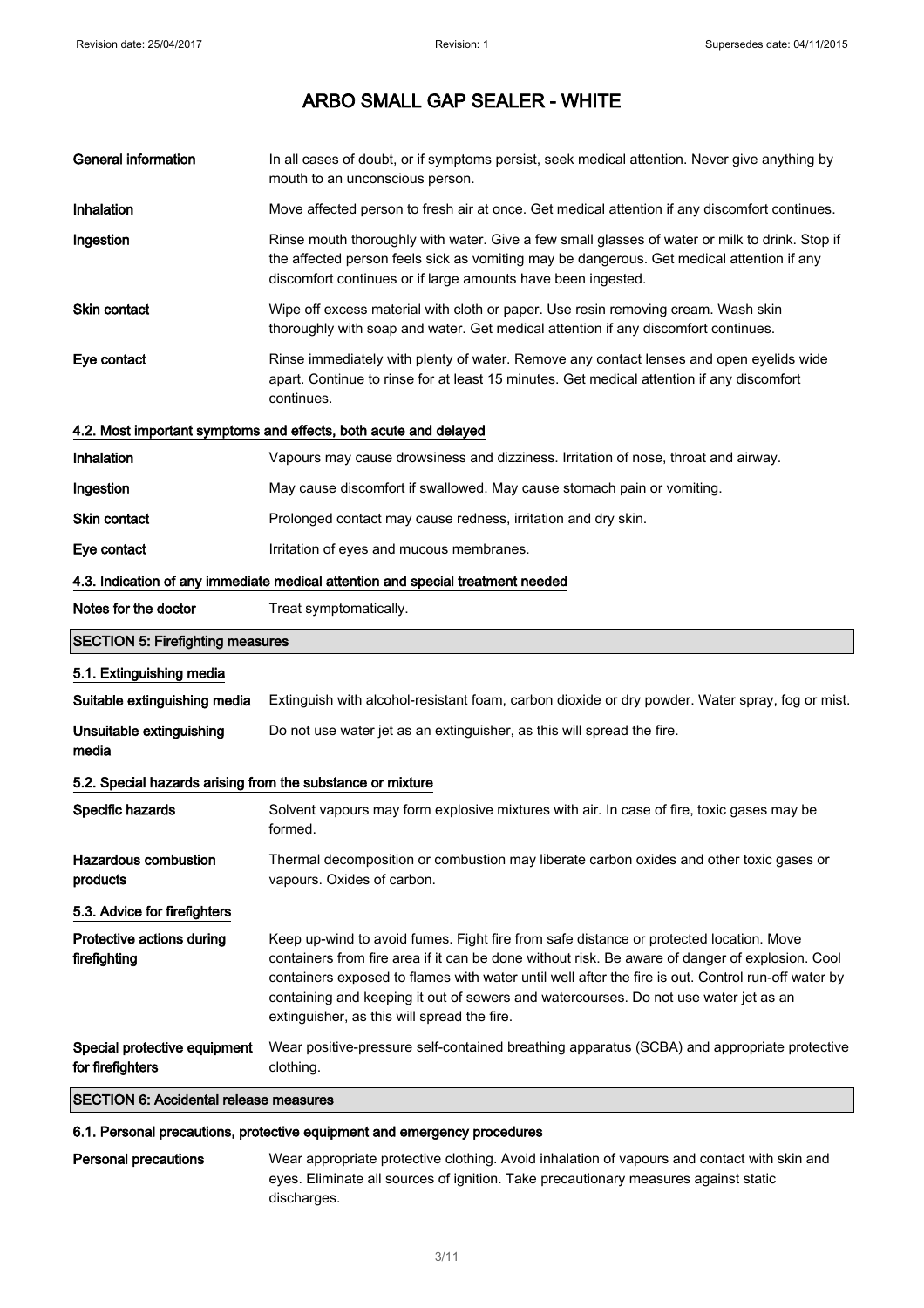#### 6.2. Environmental precautions

**Environmental precautions** Avoid the spillage or runoff entering drains, sewers or watercourses.

### 6.3. Methods and material for containment and cleaning up

Methods for cleaning up Absorb spillage with non-combustible, absorbent material.

#### 6.4. Reference to other sections

Reference to other sections For personal protection, see Section 8. See Section 11 for additional information on health hazards. For waste disposal, see section 13.

#### SECTION 7: Handling and storage

#### 7.1. Precautions for safe handling

| Usage precautions                                                 | Wear protective clothing as described in Section 8 of this safety data sheet. Avoid inhalation<br>of vapours and contact with skin and eyes. Keep away from heat, sparks and open flame. Do<br>not use in confined spaces without adequate ventilation and/or respirator. Contaminated rags |  |  |  |
|-------------------------------------------------------------------|---------------------------------------------------------------------------------------------------------------------------------------------------------------------------------------------------------------------------------------------------------------------------------------------|--|--|--|
|                                                                   | and cloths must be put in fireproof containers for disposal.                                                                                                                                                                                                                                |  |  |  |
| Advice on general<br>occupational hygiene                         | Do not eat, drink or smoke when using this product. Wash promptly if skin becomes<br>contaminated.                                                                                                                                                                                          |  |  |  |
| 7.2. Conditions for safe storage, including any incompatibilities |                                                                                                                                                                                                                                                                                             |  |  |  |
| Storage precautions                                               | Store in tightly-closed, original container in a dry, cool and well-ventilated place. Keep away<br>from oxidising materials, heat and flames. Protect from sunlight.                                                                                                                        |  |  |  |
| Storage class                                                     | Flammable liquid storage.                                                                                                                                                                                                                                                                   |  |  |  |
| 7.3. Specific end use(s)                                          |                                                                                                                                                                                                                                                                                             |  |  |  |
| Specific end use(s)                                               | The identified uses for this product are detailed in Section 1.2.                                                                                                                                                                                                                           |  |  |  |
| <b>SECTION 8: Exposure Controls/personal protection</b>           |                                                                                                                                                                                                                                                                                             |  |  |  |

### 8.1. Control parameters

### Occupational exposure limits

### BUTANONE

Long-term exposure limit (8-hour TWA): WEL 200 ppm 600 mg/m<sup>3</sup> Short-term exposure limit (15-minute): WEL 300 ppm 899 mg/m<sup>3</sup> Sk

### ACETONE

Long-term exposure limit (8-hour TWA): WEL 500 ppm 1210 mg/m<sup>3</sup> Short-term exposure limit (15-minute): WEL 1500 ppm 3620 mg/m<sup>3</sup>

### ETHYL ACETATE

Long-term exposure limit (8-hour TWA): WEL 200 ppm Short-term exposure limit (15-minute): WEL 400 ppm

### BUTYL ACETATE -norm

Long-term exposure limit (8-hour TWA): WEL 150 ppm 724 mg/m<sup>3</sup> Short-term exposure limit (15-minute): WEL 200 ppm 966 mg/m<sup>3</sup> WEL = Workplace Exposure Limit Sk = Can be absorbed through the skin.

BUTANONE (CAS: 78-93-3)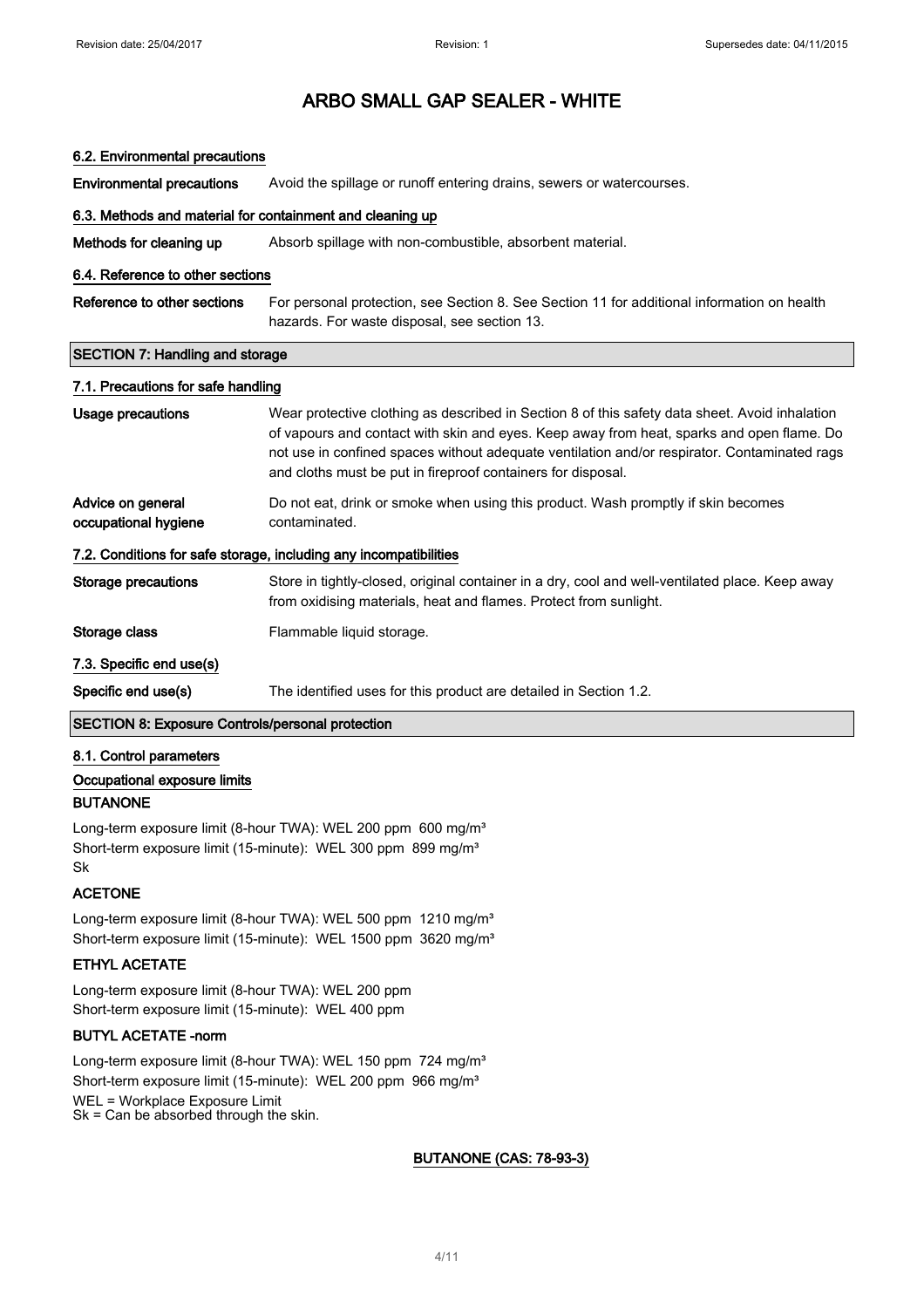| <b>DNEL</b> | Workers - Inhalation; Long term systemic effects: 600 mg/m <sup>3</sup><br>Workers - Dermal; Long term systemic effects: 1161 mg/kg/day<br>General population - Inhalation; Long term systemic effects: 106 mg/m <sup>3</sup><br>General population - Dermal; Long term systemic effects: 412 mg/kg/day<br>General population - Oral; Long term systemic effects: 31 mg/kg/day                                                                                                                                                                                                                                                                                                                                                                                                                    |
|-------------|---------------------------------------------------------------------------------------------------------------------------------------------------------------------------------------------------------------------------------------------------------------------------------------------------------------------------------------------------------------------------------------------------------------------------------------------------------------------------------------------------------------------------------------------------------------------------------------------------------------------------------------------------------------------------------------------------------------------------------------------------------------------------------------------------|
| <b>PNEC</b> | - Fresh water; 55.8 mg/l<br>- Marine water; 55.8 mg/l<br>- Intermittent release; 55.8 mg/l<br>- STP; 709 mg/l<br>- Sediment (Freshwater); 284.7 mg/kg<br>- Sediment (Marinewater); 284.7 mg/kg<br>- Soil; 22.5 mg/kg<br>- Oral (food); 1000 mg/kg                                                                                                                                                                                                                                                                                                                                                                                                                                                                                                                                                 |
|             | ETHYL ACETATE (CAS: 141-78-6)                                                                                                                                                                                                                                                                                                                                                                                                                                                                                                                                                                                                                                                                                                                                                                     |
| <b>DNEL</b> | Workers - Inhalation; Long term systemic effects: 734 mg/m <sup>3</sup><br>Workers - Inhalation; Short term systemic effects: 1468 mg/m <sup>3</sup><br>Workers - Inhalation; Long term local effects: 734 mg/m <sup>3</sup><br>Workers - Inhalation; Short term local effects: 1468 mg/m <sup>3</sup><br>Workers - Dermal; Long term systemic effects: 63 mg/kg/day<br>General population - Inhalation; Long term systemic effects: 367 mg/m <sup>3</sup><br>General population - Inhalation; Short term systemic effects: 734 mg/m <sup>3</sup><br>General population - Inhalation; Long term local effects: 367 mg/m <sup>3</sup><br>General population - Inhalation; Short term local effects: 734 mg/m <sup>3</sup><br>General population - Dermal; Long term systemic effects: 37 mg/kg/day |
| <b>PNEC</b> | - Fresh water; 0.24 mg/l<br>- Marine water; 0.024 mg/l<br>- Intermittent release; 1.65 mg/l<br>- STP; 650 mg/l<br>- Sediment (Freshwater); 1.15 mg/kg<br>- Sediment (Marinewater); 0.115 mg/kg<br>- Soil; 0.148 mg/kg<br>BUTYL ACETATE -norm (CAS: 123-86-4)                                                                                                                                                                                                                                                                                                                                                                                                                                                                                                                                      |
| <b>DNEL</b> | Workers - Inhalation; Long term systemic effects: 480 mg/m <sup>3</sup><br>Workers - Inhalation; Short term systemic effects: 960 mg/m <sup>3</sup><br>Workers - Inhalation; Long term local effects: 480 mg/m <sup>3</sup><br>Workers - Inhalation; Short term local effects: 960 mg/m <sup>3</sup><br>General population - Inhalation; Long term systemic effects: 102.34 mg/m <sup>3</sup><br>General population - Inhalation; Short term systemic effects: 859.7 mg/m <sup>3</sup><br>General population - Inhalation; Long term local effects: 102.34 mg/m <sup>3</sup><br>General population - Inhalation; Short term local effects: 859.7 mg/m <sup>3</sup>                                                                                                                                |
| <b>PNEC</b> | - Fresh water; 0.18 mg/l<br>- Marine water; 0.018 mg/l<br>- Intermittent release; 0.36 mg/l<br>- STP; 35.6 mg/l<br>- Sediment (Freshwater); 0.981 mg/kg<br>- Sediment (Marinewater); 0.0981 mg/kg<br>- Soil; 0.0903 mg/kg                                                                                                                                                                                                                                                                                                                                                                                                                                                                                                                                                                         |

### 8.2. Exposure controls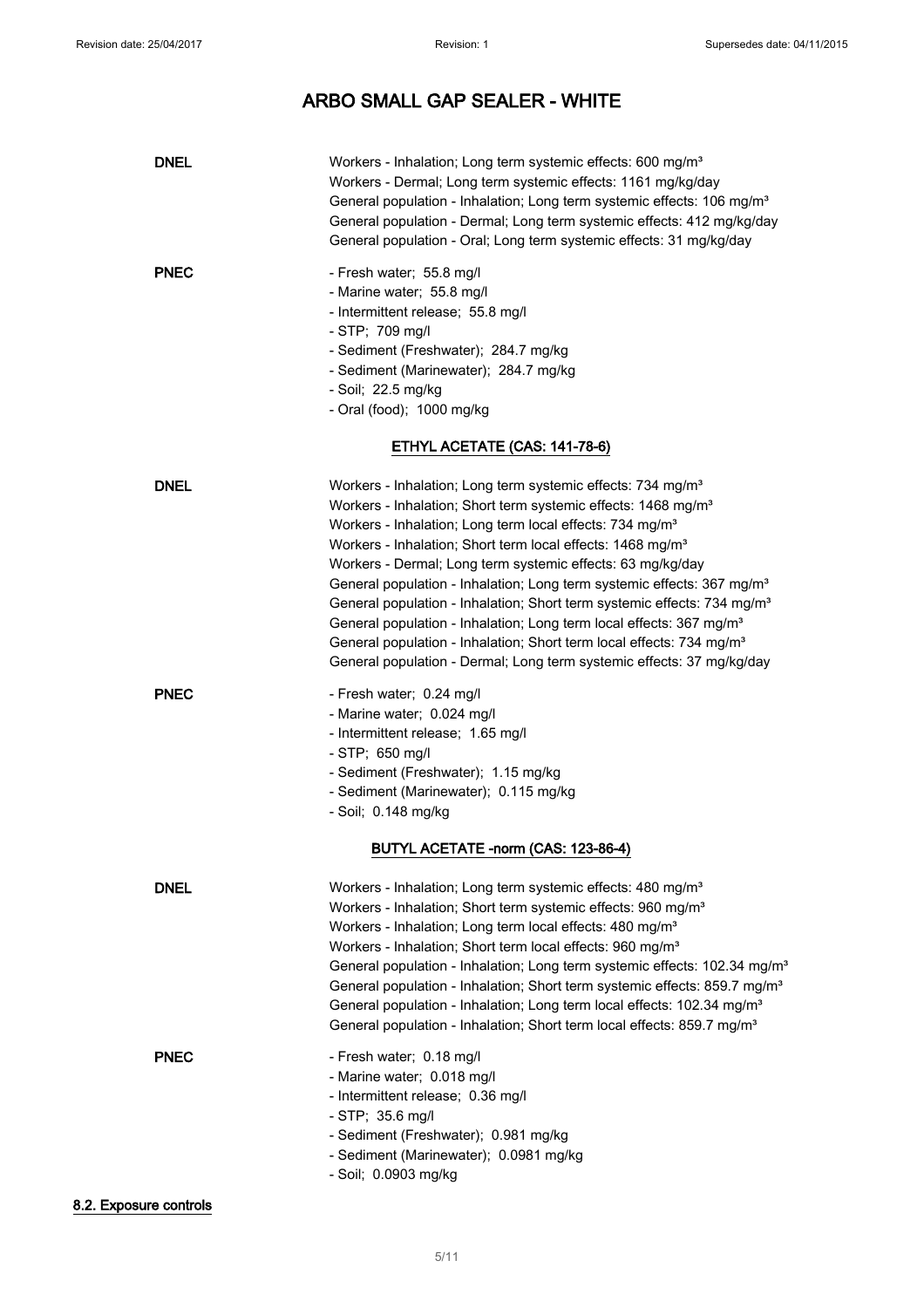#### Protective equipment

| 伵 |
|---|
|   |
|   |
|   |

| Appropriate engineering<br>controls       | Provide adequate ventilation. Avoid inhalation of vapours. Observe any occupational<br>exposure limits for the product or ingredients.                                                                                                                                                                                                                                                                                        |  |  |
|-------------------------------------------|-------------------------------------------------------------------------------------------------------------------------------------------------------------------------------------------------------------------------------------------------------------------------------------------------------------------------------------------------------------------------------------------------------------------------------|--|--|
| Eye/face protection                       | The following protection should be worn: Chemical splash goggles.                                                                                                                                                                                                                                                                                                                                                             |  |  |
| Hand protection                           | Wear protective gloves. The most suitable glove should be chosen in consultation with the<br>glove supplier/manufacturer, who can provide information about the breakthrough time of the<br>glove material. To protect hands from chemicals, gloves should comply with European<br>Standard EN374. It is recommended that gloves are made of the following material: Butyl<br>rubber. Polytetrafluoroethylene (PTFE, Teflon). |  |  |
| Other skin and body<br>protection         | Wear appropriate clothing to prevent repeated or prolonged skin contact.                                                                                                                                                                                                                                                                                                                                                      |  |  |
| Hygiene measures                          | Provide eyewash station and safety shower. Use engineering controls to reduce air<br>contamination to permissible exposure level. Wash at the end of each work shift and before<br>eating, smoking and using the toilet. Promptly remove any clothing that becomes<br>contaminated. When using do not eat, drink or smoke.                                                                                                    |  |  |
| <b>Respiratory protection</b>             | Respiratory protection must be used if the airborne contamination exceeds the recommended<br>occupational exposure limit. It is recommended to use respiratory equipment with combination<br>filter, type A2/P2.                                                                                                                                                                                                              |  |  |
| <b>Environmental exposure</b><br>controls | Residues and empty containers should be taken care of as hazardous waste according to<br>local and national provisions.                                                                                                                                                                                                                                                                                                       |  |  |

# SECTION 9: Physical and Chemical Properties

# 9.1. Information on basic physical and chemical properties

| Appearance                                      | Viscous liquid.                                                                                     |  |  |
|-------------------------------------------------|-----------------------------------------------------------------------------------------------------|--|--|
| Colour                                          | White.                                                                                              |  |  |
| Odour                                           | Ketonic.                                                                                            |  |  |
| Odour threshold                                 | Lower Butanone: 2 ppm Upper Butanone: 83 ppm                                                        |  |  |
| рH                                              | Not applicable.                                                                                     |  |  |
| <b>Melting point</b>                            | Butanone: -86°C                                                                                     |  |  |
| Initial boiling point and range                 | Butanone: 79.6°C @ 1013 hPa                                                                         |  |  |
| Flash point                                     | Butanone: -6°C CC (Closed cup).                                                                     |  |  |
| <b>Evaporation rate</b>                         | Butanone: 6.00                                                                                      |  |  |
| <b>Evaporation factor</b>                       | No information available                                                                            |  |  |
| Upper/lower flammability or<br>explosive limits | Lower flammable/explosive limit: Butanone: 1.80 Upper flammable/explosive limit: Butanone:<br>11.50 |  |  |
| Vapour pressure                                 | Butanone: 10.3 kPa @ 20°C                                                                           |  |  |
| Vapour density                                  | Butanone: 2.42                                                                                      |  |  |
| <b>Relative density</b>                         | Butanone: 1.01 @ 20°C                                                                               |  |  |
| Solubility(ies)                                 | Butanone: 27.00 g/100 g water @ 20°C                                                                |  |  |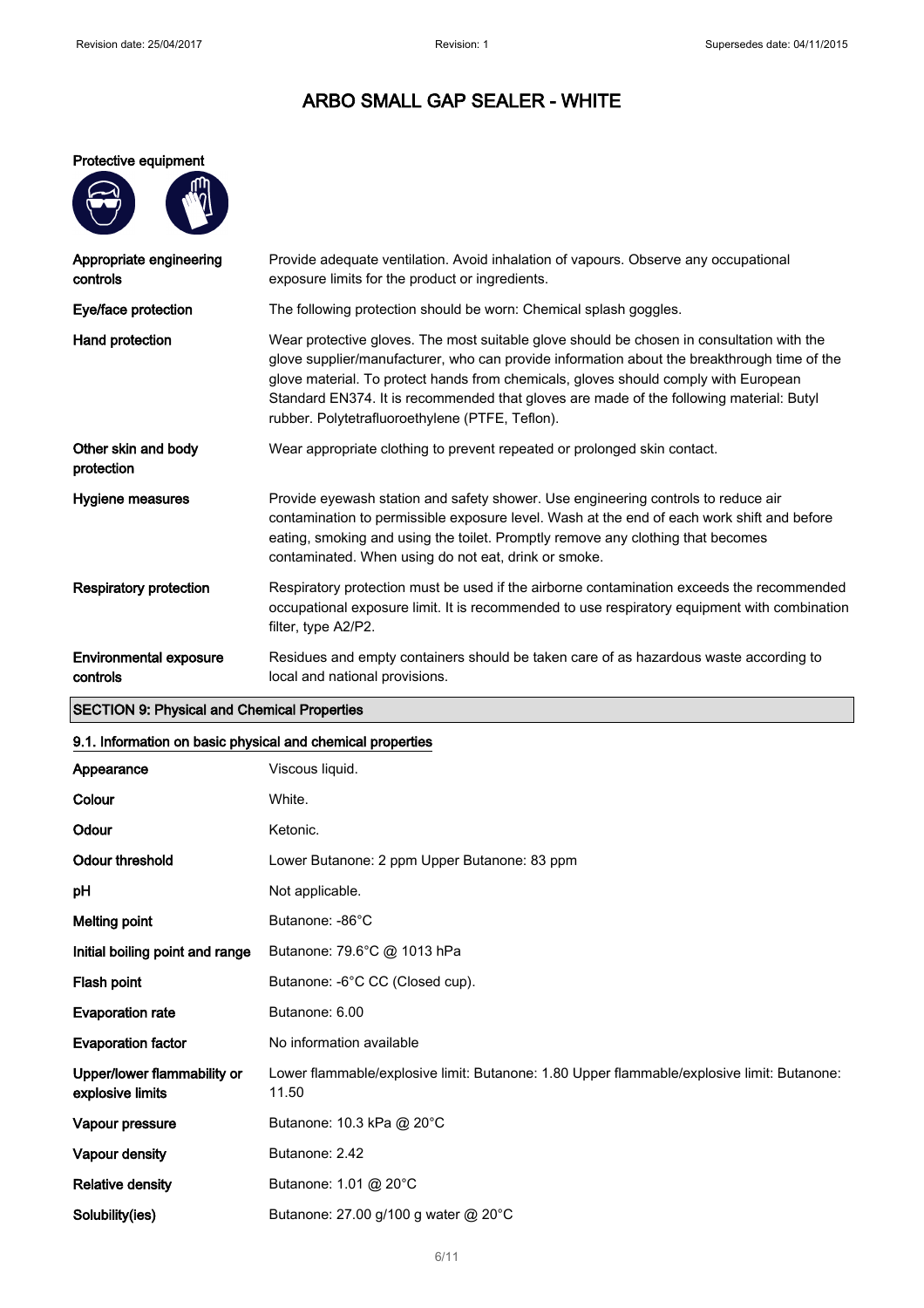| <b>Partition coefficient</b>                                   | Not applicable.                                                                                                                                     |  |  |
|----------------------------------------------------------------|-----------------------------------------------------------------------------------------------------------------------------------------------------|--|--|
| Auto-ignition temperature                                      | Butanone: 404°C                                                                                                                                     |  |  |
| <b>Viscosity</b>                                               | 300 - 400 P @ 20 $^{\circ}$ C                                                                                                                       |  |  |
| <b>Explosive properties</b>                                    | Standard tests for this endpoint are for single substances and are not appropriate for this<br>mixture.                                             |  |  |
| <b>Oxidising properties</b>                                    | The mixture itself has not been tested but none of the ingredient substances meet the criteria<br>for classification as oxidising.                  |  |  |
| 9.2. Other information                                         |                                                                                                                                                     |  |  |
| <b>SECTION 10: Stability and reactivity</b>                    |                                                                                                                                                     |  |  |
| 10.1. Reactivity                                               |                                                                                                                                                     |  |  |
| Reactivity                                                     | There are no known reactivity hazards associated with this product.                                                                                 |  |  |
| 10.2. Chemical stability                                       |                                                                                                                                                     |  |  |
| <b>Stability</b>                                               | Stable at normal ambient temperatures and when used as recommended.                                                                                 |  |  |
| 10.3. Possibility of hazardous reactions                       |                                                                                                                                                     |  |  |
| Possibility of hazardous<br>reactions                          | Not known. Will not polymerise.                                                                                                                     |  |  |
| 10.4. Conditions to avoid                                      |                                                                                                                                                     |  |  |
| Conditions to avoid                                            | Avoid heat, flames and other sources of ignition. Avoid excessive heat for prolonged periods<br>of time.                                            |  |  |
| 10.5. Incompatible materials                                   |                                                                                                                                                     |  |  |
| <b>Materials to avoid</b>                                      | Strong oxidising agents.                                                                                                                            |  |  |
| 10.6. Hazardous decomposition products                         |                                                                                                                                                     |  |  |
| Hazardous decomposition<br>products                            | None at ambient temperatures. Oxides of carbon. Thermal decomposition or combustion may<br>liberate carbon oxides and other toxic gases or vapours. |  |  |
| <b>SECTION 11: Toxicological information</b>                   |                                                                                                                                                     |  |  |
| 11.1. Information on toxicological effects                     |                                                                                                                                                     |  |  |
| <b>Toxicological effects</b>                                   | There are no data available on this product.                                                                                                        |  |  |
| Skin corrosion/irritation<br>Animal data                       | Based on available data the classification criteria are not met.                                                                                    |  |  |
| Serious eye damage/irritation<br>Serious eye damage/irritation | Causes eye irritation.                                                                                                                              |  |  |
| Respiratory sensitisation<br><b>Respiratory sensitisation</b>  | There is no evidence that the material can lead to respiratory hypersensitivity.                                                                    |  |  |
| Skin sensitisation<br><b>Skin sensitisation</b>                | Based on available data the classification criteria are not met.                                                                                    |  |  |
| Germ cell mutagenicity<br>Genotoxicity - in vitro              | Does not contain any substances known to be mutagenic.                                                                                              |  |  |
| Carcinogenicity<br>Carcinogenicity                             | Does not contain any substances known to be carcinogenic.                                                                                           |  |  |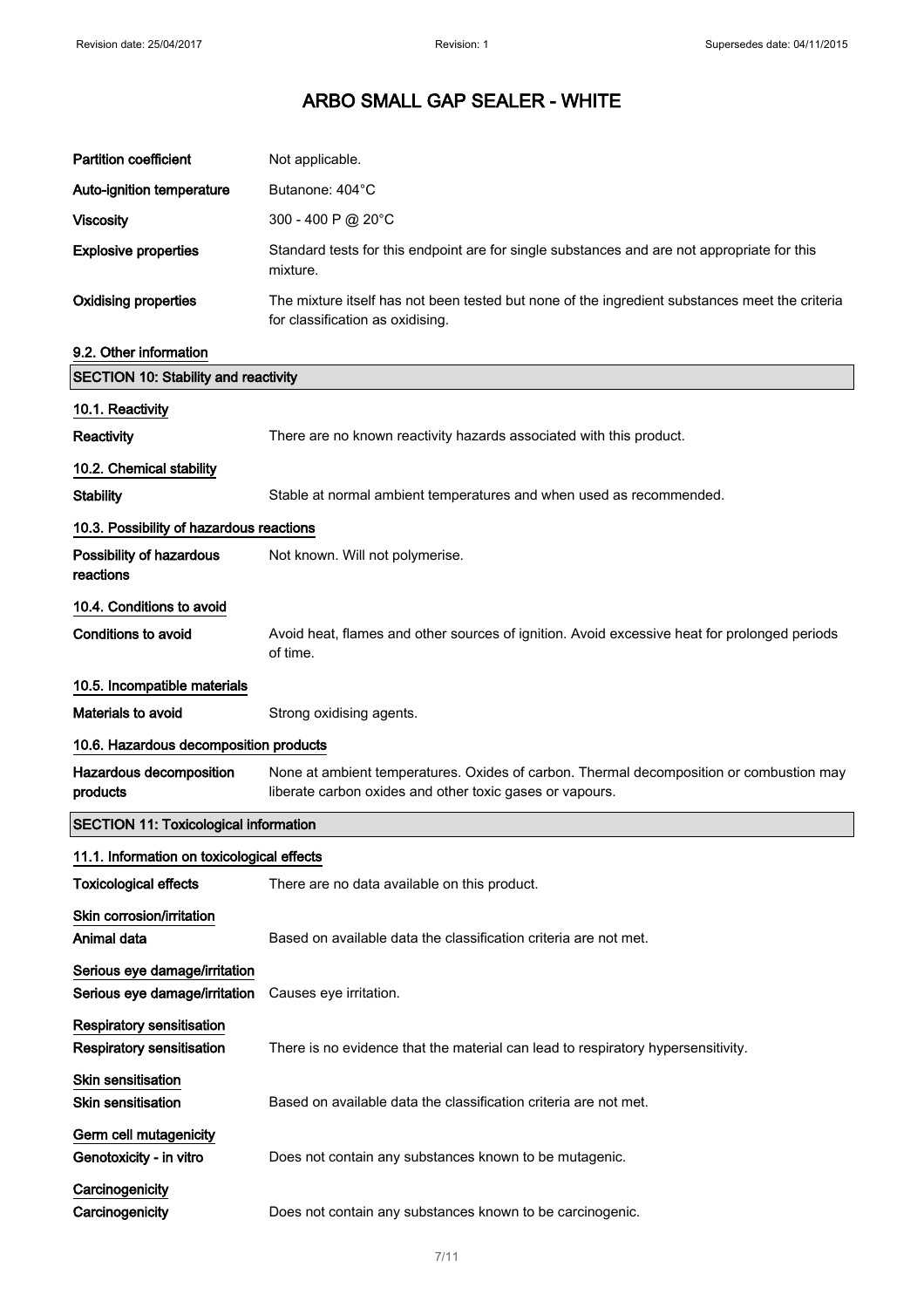| Reproductive toxicity             |                                                                                                           |  |  |
|-----------------------------------|-----------------------------------------------------------------------------------------------------------|--|--|
| Reproductive toxicity - fertility | Does not contain any substances known to be toxic to reproduction.                                        |  |  |
| <b>Aspiration hazard</b>          |                                                                                                           |  |  |
| <b>Aspiration hazard</b>          | Based on available data the classification criteria are not met.                                          |  |  |
| General information               | Prolonged and repeated contact with solvents over a long period may lead to permanent<br>health problems. |  |  |
| Inhalation                        | Vapours may cause drowsiness and dizziness.                                                               |  |  |
| Ingestion                         | May cause stomach pain or vomiting. May cause nausea, headache, dizziness and<br>intoxication.            |  |  |
| <b>Skin contact</b>               | Prolonged contact may cause redness, irritation and dry skin.                                             |  |  |
| Eye contact                       | May cause severe eye irritation.                                                                          |  |  |
| Route of entry                    | Inhalation Ingestion. Skin and/or eye contact                                                             |  |  |
| Target organs                     | Central nervous system Eyes Gastro-intestinal tract Respiratory system, lungs Skin                        |  |  |
| <b>Medical considerations</b>     | Skin disorders and allergies. Central nervous system depression.                                          |  |  |

### Toxicological information on ingredients.

### BUTANONE

| Acute toxicity - oral                  |                                                                                                             |  |
|----------------------------------------|-------------------------------------------------------------------------------------------------------------|--|
| Notes (oral LD <sub>50</sub> )         | LD <sub>50</sub> 3460 mg/kg, Oral, Rat                                                                      |  |
| Acute toxicity - dermal                |                                                                                                             |  |
| Notes (dermal LD <sub>50</sub> )       | LD <sub>50</sub> > 10 mL/kg bw, Dermal, Rabbit                                                              |  |
| Skin corrosion/irritation              |                                                                                                             |  |
| Animal data                            | Not irritating.                                                                                             |  |
| Serious eye damage/irritation          |                                                                                                             |  |
| Serious eye<br>damage/irritation       | Irritating.                                                                                                 |  |
| <b>Skin sensitisation</b>              |                                                                                                             |  |
| <b>Skin sensitisation</b>              | Buehler test - Guinea pig: Not sensitising.                                                                 |  |
| Germ cell mutagenicity                 |                                                                                                             |  |
| Genotoxicity - in vitro                | Negative.                                                                                                   |  |
| Genotoxicity - in vivo                 | Negative.                                                                                                   |  |
| Reproductive toxicity                  |                                                                                                             |  |
| Reproductive toxicity -<br>development | Maternal toxicity: - NOAEC: 1002 ppm, Inhalation, Rat Teratogenicity: - NOAEC:<br>1002 ppm, Inhalation, Rat |  |

# SECTION 12: Ecological Information

Ecotoxicity There are no data on the ecotoxicity of this product.

# 12.1. Toxicity

Ecological information on ingredients.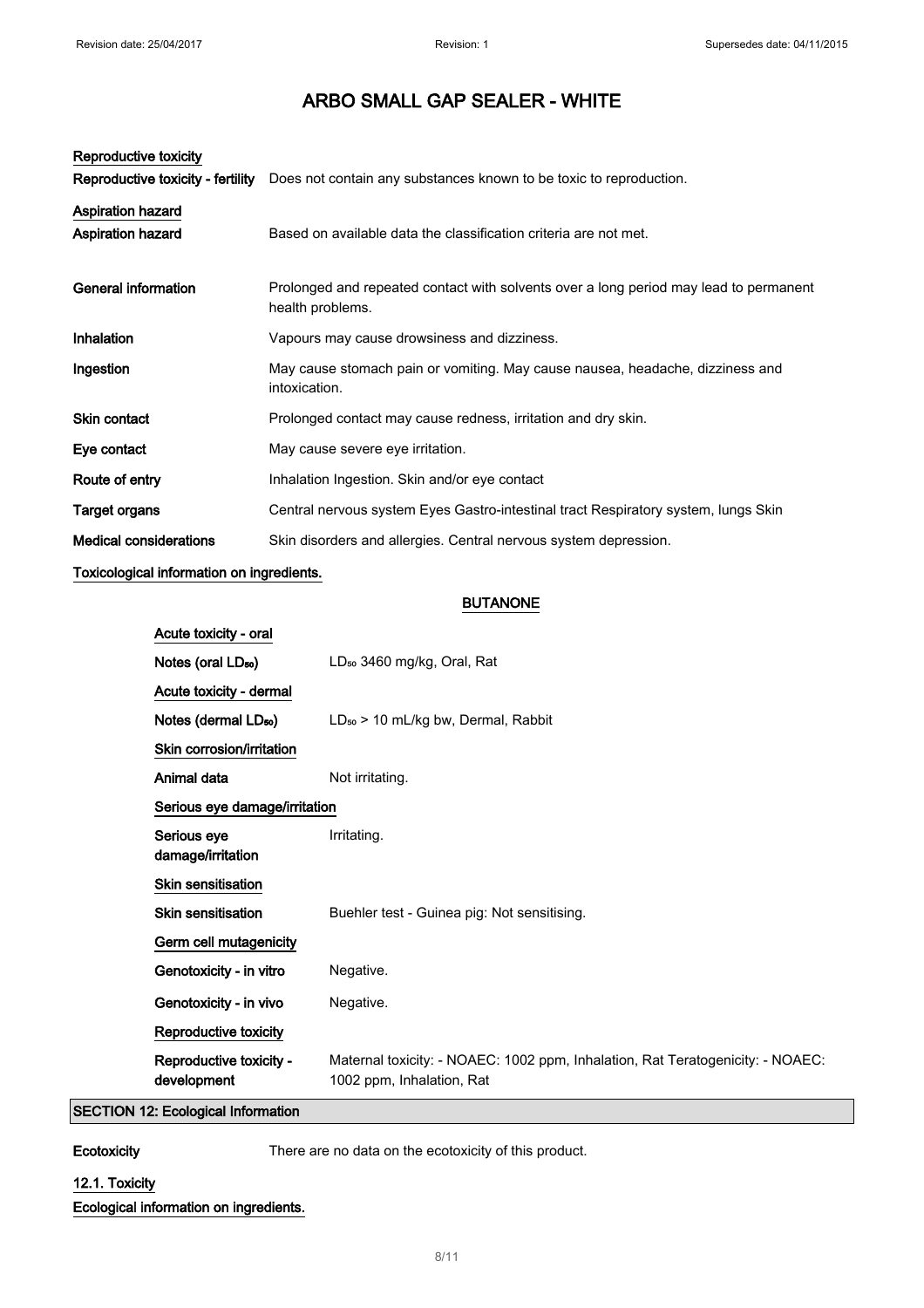### BUTANONE

|                                            | Acute toxicity - fish                     |                                                                         | LC <sub>80</sub> , 96 hours: 2993 mg/l, Pimephales promelas (Fat-head Minnow)                                                                                                                                                                                                                                                                                                                                                                                                                                   |  |
|--------------------------------------------|-------------------------------------------|-------------------------------------------------------------------------|-----------------------------------------------------------------------------------------------------------------------------------------------------------------------------------------------------------------------------------------------------------------------------------------------------------------------------------------------------------------------------------------------------------------------------------------------------------------------------------------------------------------|--|
|                                            | Acute toxicity - aquatic<br>invertebrates |                                                                         | EC <sub>80</sub> , 48 hours: 308 mg/l, Daphnia magna                                                                                                                                                                                                                                                                                                                                                                                                                                                            |  |
|                                            | Acute toxicity - aquatic<br>plants        |                                                                         | EC <sub>80</sub> , 48 hours: 1888 mg/l, Selenastrum capricornutum                                                                                                                                                                                                                                                                                                                                                                                                                                               |  |
|                                            | Acute toxicity -<br>microorganisms        |                                                                         | TT (Toxicity threshold), 16 hours: 1150 mg/l, Pseudomonas putida                                                                                                                                                                                                                                                                                                                                                                                                                                                |  |
|                                            | 12.2. Persistence and degradability       |                                                                         |                                                                                                                                                                                                                                                                                                                                                                                                                                                                                                                 |  |
|                                            |                                           |                                                                         | Persistence and degradability There are no data on the degradability of this product.                                                                                                                                                                                                                                                                                                                                                                                                                           |  |
|                                            | Ecological information on ingredients.    |                                                                         |                                                                                                                                                                                                                                                                                                                                                                                                                                                                                                                 |  |
|                                            |                                           |                                                                         | <b>BUTANONE</b>                                                                                                                                                                                                                                                                                                                                                                                                                                                                                                 |  |
|                                            | Biodegradation                            |                                                                         | The substance is readily biodegradable.                                                                                                                                                                                                                                                                                                                                                                                                                                                                         |  |
|                                            | 12.3. Bioaccumulative potential           |                                                                         |                                                                                                                                                                                                                                                                                                                                                                                                                                                                                                                 |  |
|                                            | <b>Bioaccumulative potential</b>          | No data available on bioaccumulation.                                   |                                                                                                                                                                                                                                                                                                                                                                                                                                                                                                                 |  |
| <b>Partition coefficient</b>               |                                           | Not applicable.                                                         |                                                                                                                                                                                                                                                                                                                                                                                                                                                                                                                 |  |
|                                            | Ecological information on ingredients.    |                                                                         |                                                                                                                                                                                                                                                                                                                                                                                                                                                                                                                 |  |
|                                            |                                           |                                                                         | <b>BUTANONE</b>                                                                                                                                                                                                                                                                                                                                                                                                                                                                                                 |  |
|                                            | Partition coefficient                     |                                                                         | log Pow: 0.29                                                                                                                                                                                                                                                                                                                                                                                                                                                                                                   |  |
| 12.4. Mobility in soil                     |                                           |                                                                         |                                                                                                                                                                                                                                                                                                                                                                                                                                                                                                                 |  |
| <b>Mobility</b>                            |                                           |                                                                         | The product has poor water-solubility.                                                                                                                                                                                                                                                                                                                                                                                                                                                                          |  |
|                                            | 12.5. Results of PBT and vPvB assessment  |                                                                         |                                                                                                                                                                                                                                                                                                                                                                                                                                                                                                                 |  |
| assessment                                 | Results of PBT and vPvB                   | This product does not contain any substances classified as PBT or vPvB. |                                                                                                                                                                                                                                                                                                                                                                                                                                                                                                                 |  |
|                                            | 12.6. Other adverse effects               |                                                                         |                                                                                                                                                                                                                                                                                                                                                                                                                                                                                                                 |  |
| Other adverse effects                      |                                           | Not known.                                                              |                                                                                                                                                                                                                                                                                                                                                                                                                                                                                                                 |  |
| <b>SECTION 13: Disposal considerations</b> |                                           |                                                                         |                                                                                                                                                                                                                                                                                                                                                                                                                                                                                                                 |  |
|                                            | 13.1. Waste treatment methods             |                                                                         |                                                                                                                                                                                                                                                                                                                                                                                                                                                                                                                 |  |
| <b>General information</b>                 |                                           |                                                                         | Waste is classified as hazardous waste. Dispose of waste to licensed waste disposal site in<br>accordance with the requirements of the local Waste Disposal Authority. When handling<br>waste, the safety precautions applying to handling of the product should be considered.<br>Materials such as cleaning rags and paper wipes that are contaminated with flammable liquids<br>may self-ignite after use and should be stored in designated fireproof containers with tight-<br>fitting, self-closing lids. |  |
| <b>Disposal methods</b>                    |                                           |                                                                         | Absorb in vermiculite, dry sand or earth and place into containers. Dispose of waste via a<br>licensed waste disposal contractor. Confirm disposal procedures with environmental engineer<br>and local regulations.                                                                                                                                                                                                                                                                                             |  |

Waste class HP3 Flammable HP4 Irritant Recommended EWC Code 14 06 03\*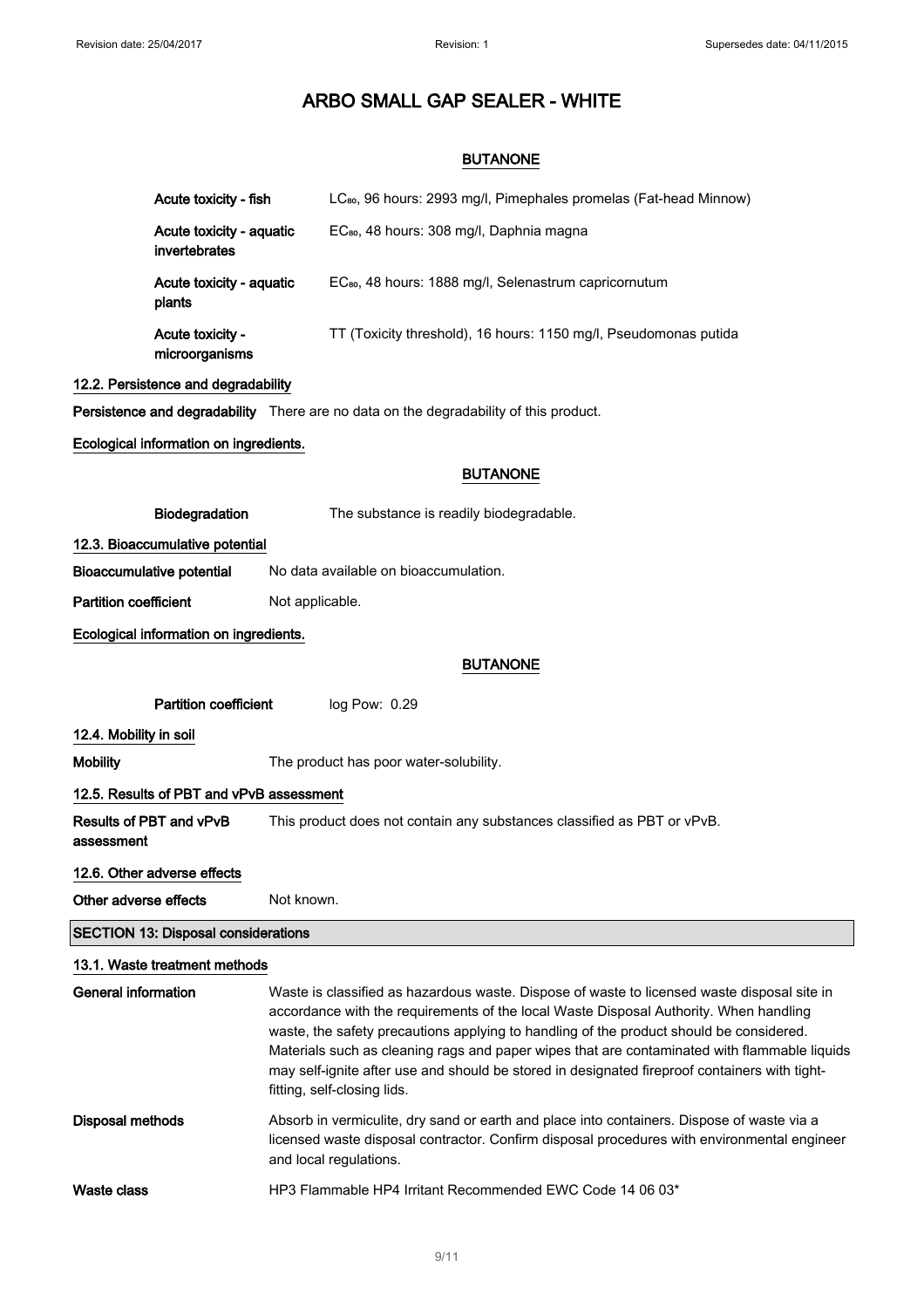# SECTION 14: Transport information

| 14.1. UN number                    |                                                                   |  |
|------------------------------------|-------------------------------------------------------------------|--|
| UN No. (ADR/RID)                   | 1133                                                              |  |
| UN No. (IMDG)                      | 1133                                                              |  |
| UN No. (ICAO)                      | 1133                                                              |  |
| UN No. (ADN)                       | 1133                                                              |  |
| 14.2. UN proper shipping name      |                                                                   |  |
| Proper shipping name<br>(ADR/RID)  | ADHESIVES containing flammable liquid                             |  |
|                                    | Proper shipping name (IMDG) ADHESIVES containing flammable liquid |  |
|                                    | Proper shipping name (ICAO) ADHESIVES containing flammable liquid |  |
| Proper shipping name (ADN)         | ADHESIVES containing flammable liquid                             |  |
| 14.3. Transport hazard class(es)   |                                                                   |  |
| <b>ADR/RID class</b>               | 3                                                                 |  |
| <b>ADR/RID classification code</b> | F <sub>1</sub>                                                    |  |
| <b>ADR/RID label</b>               | 3                                                                 |  |
| <b>IMDG class</b>                  | 3                                                                 |  |
| <b>ICAO class/division</b>         | 3                                                                 |  |
| <b>ADN class</b>                   | 3                                                                 |  |

# Transport labels



### 14.4. Packing group

| <b>ADR/RID packing group</b> | Ш |
|------------------------------|---|
| <b>IMDG packing group</b>    | Ш |
| ADN packing group            | Ш |
| ICAO packing group           | Ш |

# 14.5. Environmental hazards

Environmentally hazardous substance/marine pollutant No.

| 14.6. Special precautions for user               |             |
|--------------------------------------------------|-------------|
| EmS                                              | $F-E. S-D$  |
| ADR transport category                           | 2           |
| <b>Emergency Action Code</b>                     | $\cdot$ 3YE |
| <b>Hazard Identification Number</b><br>(ADR/RID) | 33          |